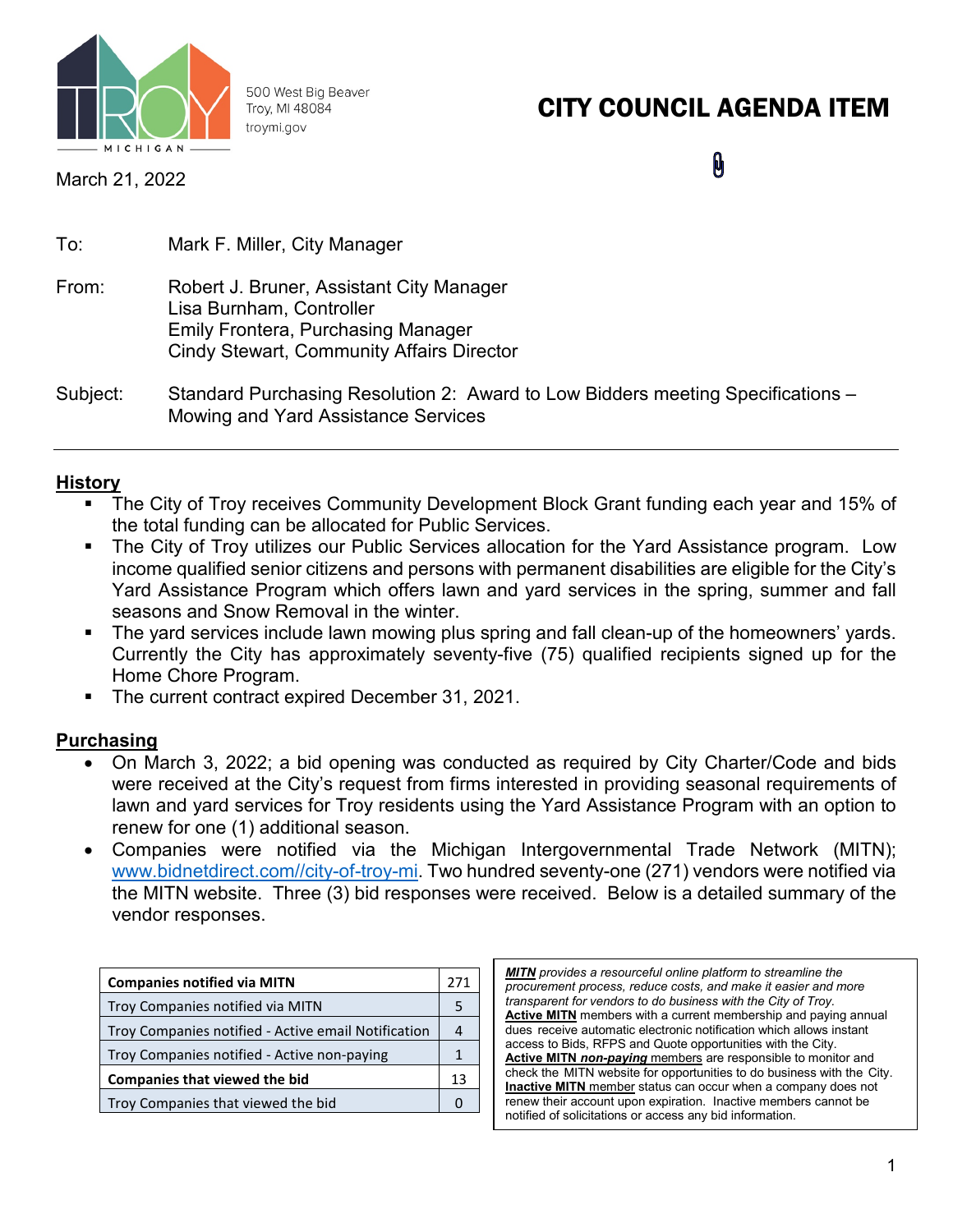

500 West Big Beaver Troy, MI 48084 troymi.gov

## CITY COUNCIL AGENDA ITEM

### **Purchasing (***continued***)**

- Bid responses were reviewed and considered based upon pricing as well as a combination of factors including professional experience providing lawn service for Yard Assistance Programs, minimum 5 years CDBG experience, equipment fleet and references.
- The contract warrants making an award to a primary and secondary contractor in the event the primary contractor is unable to perform services as specified. The secondary vendor will be called upon to fulfill the terms of the contract if necessary.
- A low total award for Proposals A and B is being recommended

#### **Financial**

Funds for lawn and yard services for the Yard Assistance Program are available initially through the Public Works operating budget, then reimbursed by Oakland County through the Community Development Block Grant Program (CDBG).

#### **Recommendation**

City management recommends City Council award contracts for seasonal requirements of lawn and yard services for Troy residents using the Home Chore Program with an option to renew for one (1) additional season to the low total bidders, *Zimmerman Lawn & Snow of Roseville, MI* as the primary contractor, and *Brantley Development, LLC of Inkster, MI,* as secondary contractor at unit prices contained in the bid tabulation opened March 3, 2022; contract to expire December 31, 2023.